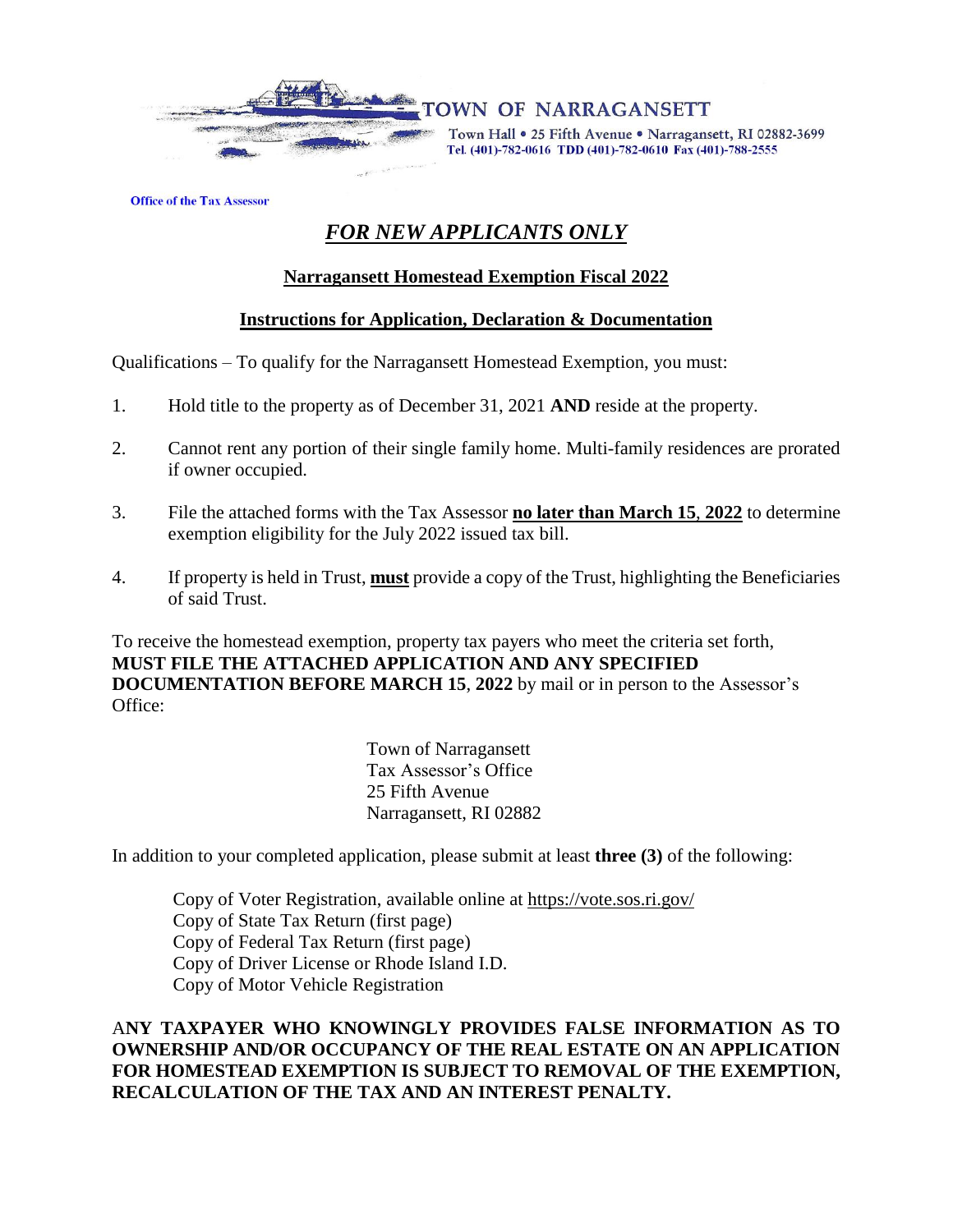#### **APPLICATION & DECLARATION FOR NARRAGANSETT HOMESTEAD EXEMPTION FISCAL 2022**

Property tax payers who meet the criteria set forth in Section 70 - 110 of the Town Ordinances, must complete and file this two-page Application & Declaration, with notarized signatures and the documentation specified in the instructions that accompanies this form. It must be postmarked or received in person **by March 15**, **2022** to determine exemption eligibility for the July 2022 issued tax bill.

\_\_\_\_\_\_\_\_\_\_\_\_\_\_\_\_\_\_\_\_\_\_\_\_\_\_\_\_\_\_\_\_\_\_\_\_\_\_\_\_\_\_\_\_\_\_\_\_\_ \_\_\_\_\_\_\_\_\_\_\_\_\_\_\_\_\_\_\_\_\_\_\_\_\_\_

Town of Narragansett Tax Assessor's Office 25 Fifth Avenue Narragansett, RI 02882

#### **1. Property Information**

Name of Resident Taxpayer Plat & Lot

\_\_\_\_\_\_\_\_\_\_\_\_\_\_\_\_\_\_\_\_\_\_\_\_\_\_\_\_\_\_\_\_\_

Residence Address **Phone Number** 

\_\_\_\_\_\_\_\_\_\_\_\_\_\_\_\_\_\_\_\_\_\_\_\_\_\_\_\_\_\_\_\_\_\_\_\_\_\_\_\_\_\_\_\_\_\_\_\_\_ \_\_\_\_\_\_\_\_\_\_\_\_\_\_\_\_\_\_\_\_\_\_\_\_\_\_

E-mail

Check One: This is a: [ ] Single Family [ ] Two-Family [ ] Condo

# **2. Declaration**

I hereby declare that I own and reside in and maintain a place of abode at the address set forth in this application. I intend to maintain this address as my permanent home and, if I maintain another place or places of abode in some other city, town or state, I hereby declare that my above-described residence and abode in the Town of Narragansett constitutes my predominant and principle home, and I intend to continue it permanently as such. I, at the time of making this declaration, am a bona fide resident of the Town of Narragansett.

# **By checking ALL of the following boxes, AND signing below, I swear that I:**

- [ ] Am the owner of this property as of December 31, 2021
- [ ] Reside at the property, using it as my principal home as of December 31, 2021
- [ ] Do not rent any portion of (Single Family) home.
- [ ] Am a permanent Narragansett resident as of December 31, 2021